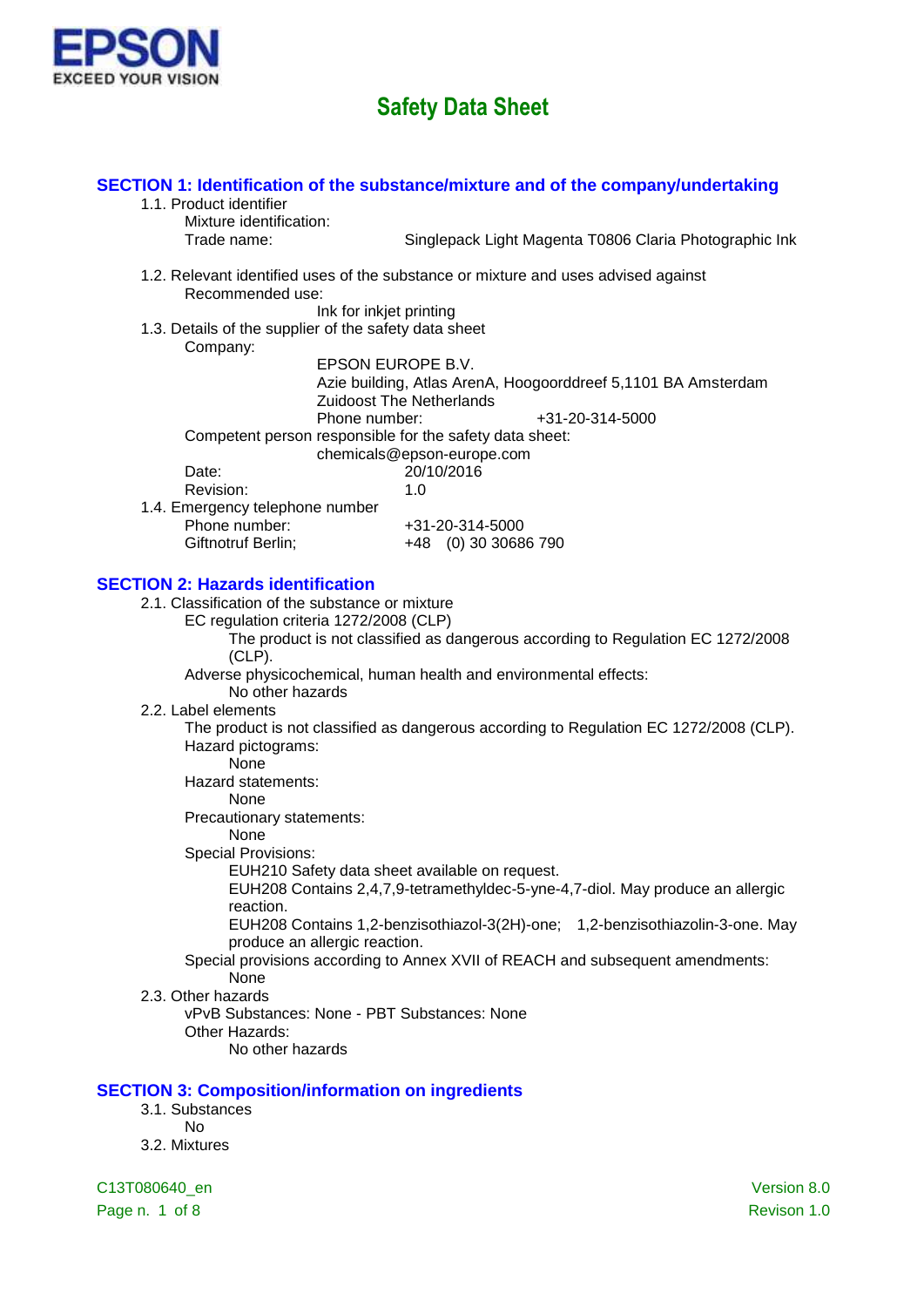

| Qty                | <b>Name</b>                                                                              | Ident. Number                   |                                                                          | <b>Classification</b>                                                                                                                                                            |
|--------------------|------------------------------------------------------------------------------------------|---------------------------------|--------------------------------------------------------------------------|----------------------------------------------------------------------------------------------------------------------------------------------------------------------------------|
| $50\%$ ~<br>65%    | Water                                                                                    | CAS:<br>EC:                     | 7732-18-5<br>231-791-2                                                   | The product is not classified as<br>dangerous according to<br>Regulation EC 1272/2008 (CLP).                                                                                     |
| $10\% -$<br>12.5%  | Glycerol                                                                                 | CAS:<br>EC:                     | $56 - 81 - 5$<br>200-289-5                                               | The product is not classified as<br>dangerous according to<br>Regulation EC 1272/2008 (CLP).                                                                                     |
| $7\%$ ~<br>10%     | 2-[2-(2-butoxyethoxy)et<br>hoxy]ethanol;<br>TEGBE; triethylene<br>glycol monobutyl ether | Index<br>number:<br>CAS:<br>EC: | 603-183-00-0<br>143-22-6<br>205-592-6<br>REACH No.: 01-21194751<br>07-38 | ◇<br>3.3/1 Eye Dam. 1 H318                                                                                                                                                       |
| $0.5%$ ~<br>1%     | Triethanol amine                                                                         | CAS:<br>EC:                     | $102 - 71 - 6$<br>203-049-8                                              | The product is not classified as<br>dangerous according to<br>Regulation EC 1272/2008 (CLP).                                                                                     |
| $0.1\%$ ~<br>0.25% | 2,4,7,9-tetramethyldec-<br>5-yne-4,7-diol                                                | CAS:<br>EC:                     | 126-86-3<br>204-809-1                                                    | ◇<br>3.3/1 Eye Dam. 1 H318<br>3.4.2/1B Skin Sens. 1B H317<br>4.1/C3 Aquatic Chronic 3 H412                                                                                       |
| $< 0.05\%$         | 1,2-benzisothiazol-3(2<br>H)-one;<br>1,2-benzisothiazolin-3-<br>one                      | Index<br>number:<br>CAS:<br>EC: | 613-088-00-6<br>2634-33-5<br>220-120-9                                   | ◇<br>3.1/4/Oral Acute Tox. 4 H302<br>◇<br>3.2/2 Skin Irrit. 2 H315<br>◇<br>3.3/1 Eye Dam. 1 H318<br>3.4.2/1-1A-1B Skin Sens.<br>1,1A,1B H317<br>c<br>4.1/A1 Aquatic Acute 1 H400 |

Hazardous components within the meaning of the CLP regulation and related classification:

#### **SECTION 4: First aid measures**

- 4.1. Description of first aid measures
	- In case of skin contact:

Wash with plenty of water and soap.

In case of eyes contact:

In case of contact with eyes, rinse immediately with plenty of water and seek medical advice.

In case of Ingestion:

Do not under any circumstances induce vomiting. OBTAIN A MEDICAL EXAMINATION IMMEDIATELY.

In case of Inhalation:

Remove casualty to fresh air and keep warm and at rest.

- 4.2. Most important symptoms and effects, both acute and delayed
- None
- 4.3. Indication of any immediate medical attention and special treatment needed Treatment:

None

#### **SECTION 5: Firefighting measures**

5.1. Extinguishing media

Suitable extinguishing media:

C13T080640\_en Version 8.0 Page n. 2 of 8 Revison 1.0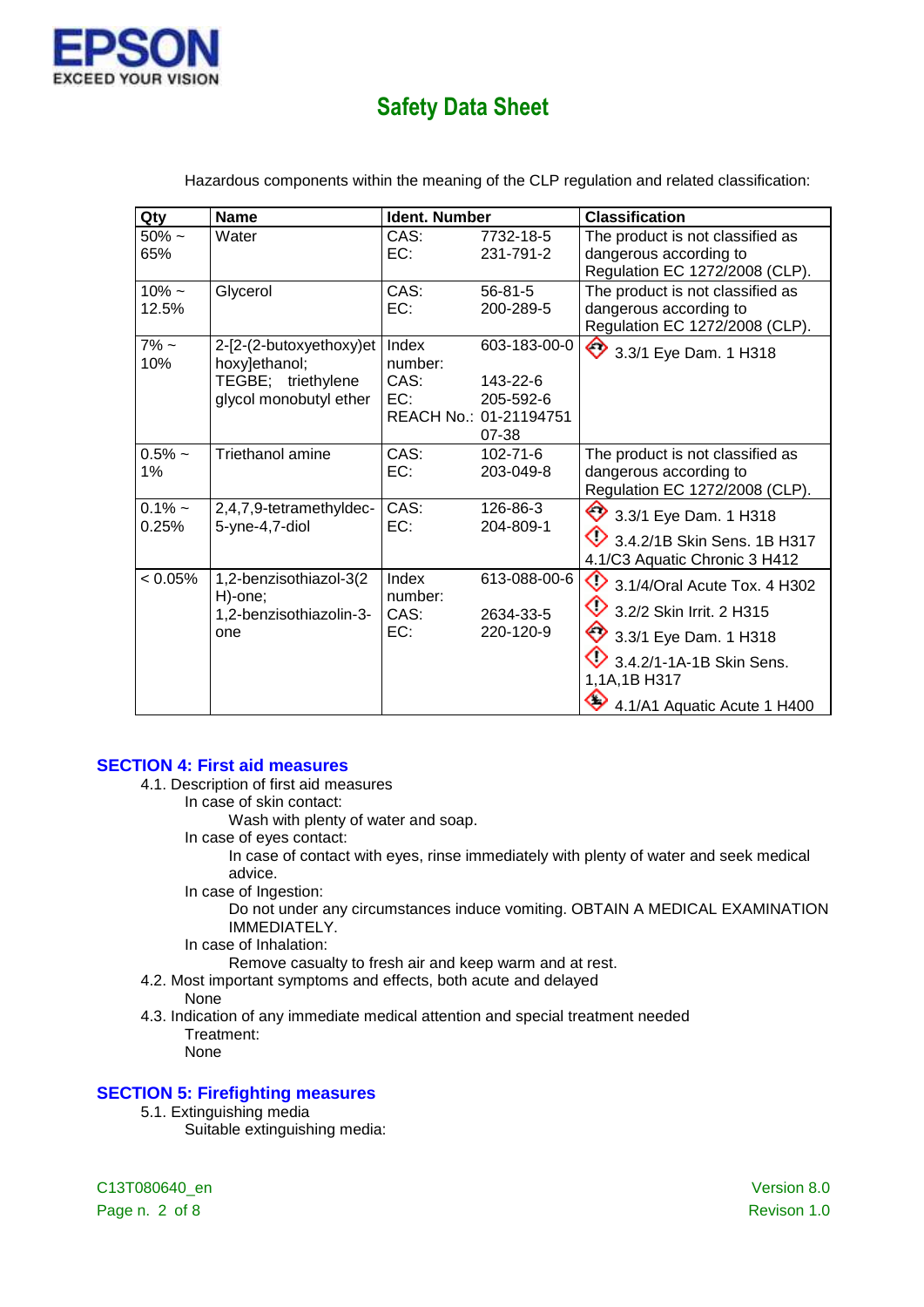

Water.

Carbon dioxide (CO2).

Extinguishing media which must not be used for safety reasons: None in particular.

- 5.2. Special hazards arising from the substance or mixture Do not inhale explosion and combustion gases. Burning produces heavy smoke.
- 5.3. Advice for firefighters

Use suitable breathing apparatus .

Collect contaminated fire extinguishing water separately. This must not be discharged into drains.

Move undamaged containers from immediate hazard area if it can be done safely.

### **SECTION 6: Accidental release measures**

- 6.1. Personal precautions, protective equipment and emergency procedures
	- Wear personal protection equipment.
	- Remove persons to safety.

See protective measures under point 7 and 8.

6.2. Environmental precautions

Do not allow to enter into soil/subsoil. Do not allow to enter into surface water or drains. Retain contaminated washing water and dispose it.

In case of gas escape or of entry into waterways, soil or drains, inform the responsible authorities.

Suitable material for taking up: absorbing material, organic, sand

6.3. Methods and material for containment and cleaning up

- Wash with plenty of water.
- 6.4. Reference to other sections See also section 8 and 13

### **SECTION 7: Handling and storage**

- 7.1. Precautions for safe handling Avoid contact with skin and eyes, inhalation of vapours and mists. Do not eat or drink while working. See also section 8 for recommended protective equipment.
- 7.2. Conditions for safe storage, including any incompatibilities
	- Keep away from food, drink and feed.
		- Incompatible materials:
		- None in particular.
		- Instructions as regards storage premises:

Adequately ventilated premises.

7.3. Specific end use(s) None in particular

### **SECTION 8: Exposure controls/personal protection**

#### 8.1. Control parameters Glycerol - CAS: 56-81-5 - OEL Type: OSHA - LTE: 5 mg/m3 - Notes: PEL, as mist, respirable fraction - OEL Type: OSHA - LTE: 15 mg/m3 - Notes: PEL, as mist, total dust DNEL Exposure Limit Values No data available PNEC Exposure Limit Values 2-[2-(2-butoxyethoxy)ethoxy]ethanol; TEGBE; triethylene glycol monobutyl ether - CAS: 143-22-6 Target: Fresh Water - Value: 1.5 mg/l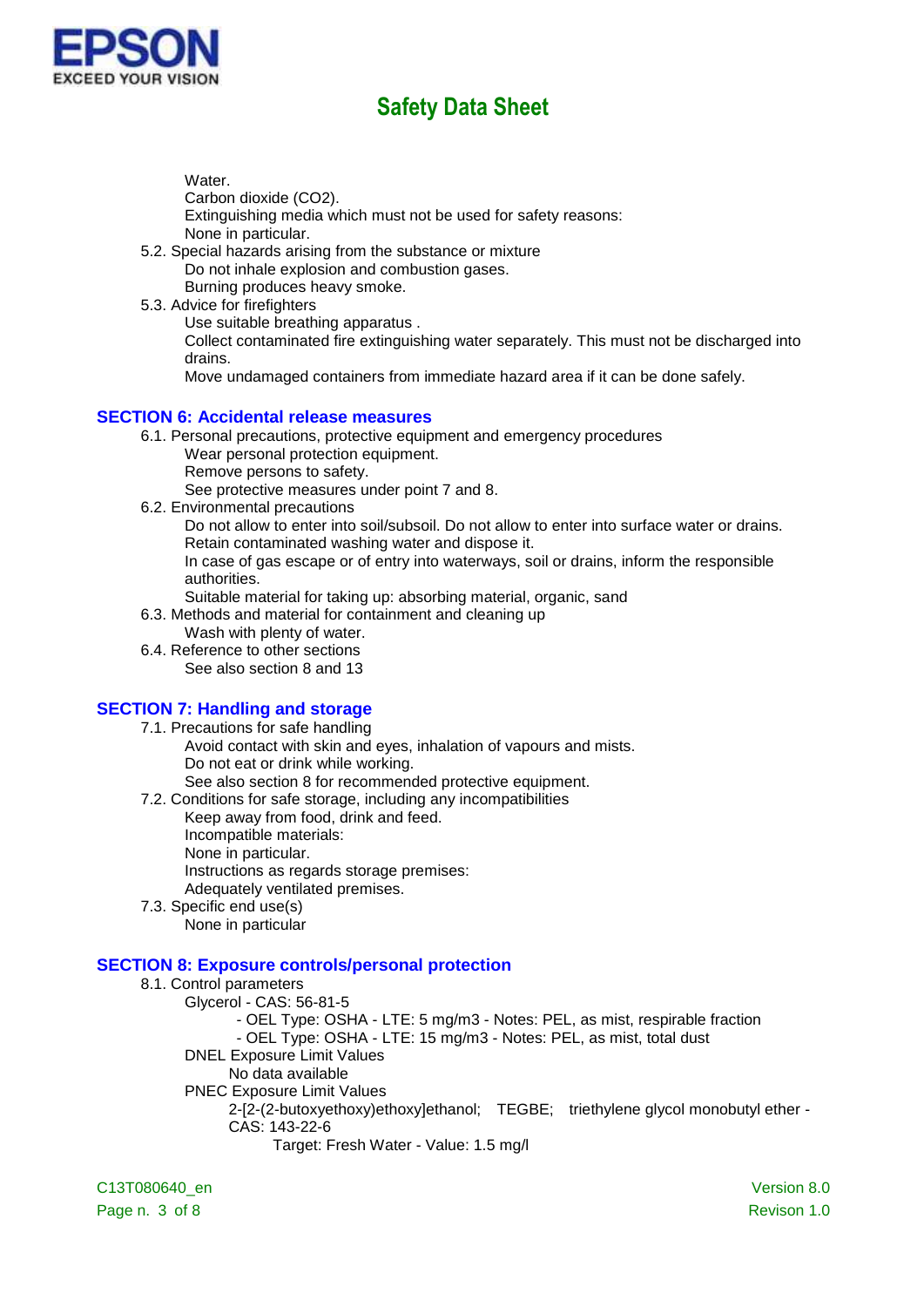

Target: Freshwater sediments - Value: 5.77 mg/kg Target: Marine water - Value: 0.15 mg/l Target: Marine water sediments - Value: 0.13 mg/kg Target: Microorganisms in sewage treatments - Value: 200 mg/l 2,4,7,9-tetramethyldec-5-yne-4,7-diol - CAS: 126-86-3 Target: Fresh Water - Value: 0.04 mg/l Target: Marine water - Value: 0.004 mg/l Target: Freshwater sediments - Value: 0.32 mg/kg Target: Marine water sediments - Value: 0.032 mg/kg 8.2. Exposure controls Eye protection: Not needed for normal use. Anyway, operate according good working practices. Protection for skin: No special precaution must be adopted for normal use. Protection for hands: Not needed for normal use. Respiratory protection: Not needed for normal use. Thermal Hazards: None Environmental exposure controls: None Appropriate engineering controls: None

#### **SECTION 9: Physical and chemical properties**

| 9.1. Information on basic physical and chemical properties |                                       |  |
|------------------------------------------------------------|---------------------------------------|--|
| Appearance and colour:                                     | Light Magenta Liquid                  |  |
| Odour:                                                     |                                       |  |
| Odour threshold:                                           | Slightly<br>No data available         |  |
|                                                            |                                       |  |
| pH:                                                        | $8.6 - 9.6$<br>at 20 $\degree$ C      |  |
| Melting point / freezing point:                            | $-17 °C$                              |  |
| Initial boiling point and boiling range:                   | No data available                     |  |
| Solid/gas flammability:                                    | No data available                     |  |
| Upper/lower flammability or explosive limits:              | No data available                     |  |
| Vapour density:                                            | No data available                     |  |
| Flash point:                                               | Does not flash until 100 °C / 212 ° F |  |
|                                                            | (closed cup method, ASTM D 3278)      |  |
| Evaporation rate:                                          | No data available                     |  |
| Vapour pressure:                                           | No data available                     |  |
| Relative density:                                          | at 20 $\degree$ C<br>1.061            |  |
| Solubility in water:                                       | Complete                              |  |
| Solubility in oil:                                         | No data available                     |  |
| Partition coefficient (n-octanol/water):                   | No data available                     |  |
| Auto-ignition temperature:                                 | No data available                     |  |
| Decomposition temperature:                                 | No data available                     |  |
| Viscosity:                                                 | at 20 $°C$<br>< 5 mPa•s               |  |
| Explosive properties:                                      | No data available                     |  |
| Oxidizing properties:                                      | No data available                     |  |
| 9.2. Other information                                     |                                       |  |
| Miscibility:                                               | No data available                     |  |
| Fat Solubility:                                            | No data available                     |  |
| Conductivity:                                              | No data available                     |  |
|                                                            |                                       |  |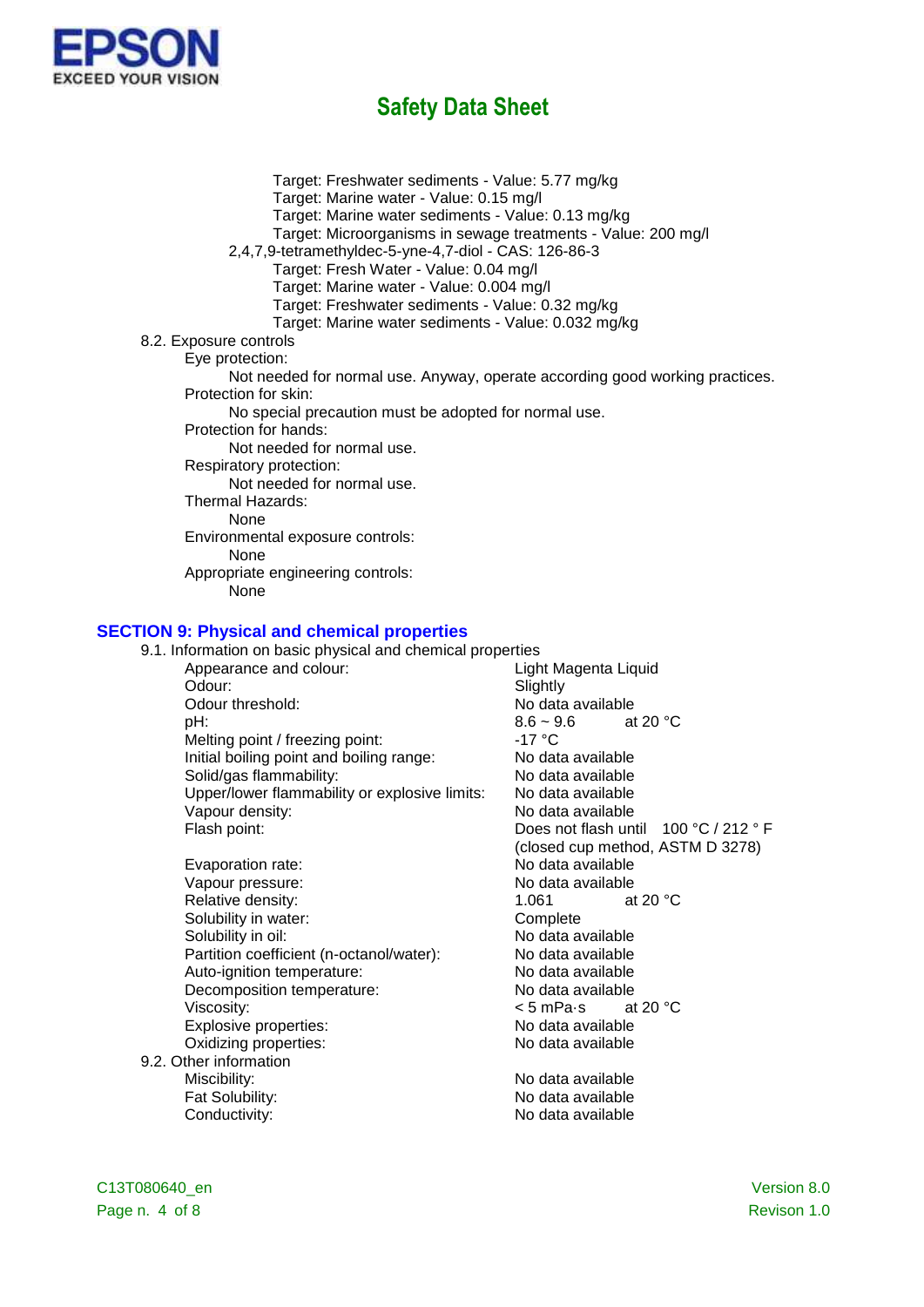

### **SECTION 10: Stability and reactivity**

- 10.1. Reactivity
	- Stable under normal conditions
- 10.2. Chemical stability
	- Stable under normal conditions
- 10.3. Possibility of hazardous reactions None
- 10.4. Conditions to avoid Stable under normal conditions.
- 10.5. Incompatible materials None in particular.
- 10.6. Hazardous decomposition products None.

### **SECTION 11: Toxicological information**

- 11.1. Information on toxicological effects
	- Toxicological information of the mixture:
		- No data available

Toxicological information of the main substances found in the mixture:

Glycerol - CAS: 56-81-5

a) acute toxicity:

Test: LD50 - Route: Oral - Species: Guinea pig = 7750 mg/kg - Source: Journal of Industrial Hygiene and Toxicology. Vol. 23, Pg. 259, 1941

Test: LDLo - Route: Oral - Species: Human = 1428 mg/kg - Source: "Toxicology of Drugs and Chemicals," Deichmann, W.B., New York, Academic Press, Inc., 1969Vol. -, Pg. 288, 1969. - Notes: BEHAVIORAL: HEADACHE GASTROINTESTINAL: NAUSEA OR VOMITING

2-[2-(2-butoxyethoxy)ethoxy]ethanol; TEGBE; triethylene glycol monobutyl ether - CAS: 143-22-6

a) acute toxicity:

Test: LD50 - Route: Dermal - Species: Rabbit = 3.54 ml/kg - Source: American Industrial Hygiene Association Journal. Vol. 23, Pg. 95, 1962.

Test: LD50 - Route: Oral - Species: Rat = 5300 mg/kg - Source: Office of Toxic Substances Report. Vol. OTS,

Triethanol amine - CAS: 102-71-6

a) acute toxicity:

Test: LD50 - Route: Oral - Species: Guinea pig = 2200 mg/kg - Source: "Toxicometric Parameters of Industrial Toxic Chemicals Under Single Exposure," Izmerov, N.F., et al., Moscow, Centre of International Projects, GKNT, 1982Vol. -, Pg. 114, 1982.

Test: LD50 - Route: Oral - Species: Mouse = 5846 mg/kg - Source: Science Reports of the Research Institutes, Tohoku University, Series C: Medicine. Vol. 36(1-4), Pg. 10, 1989. - Notes: GASTROINTESTINAL: "HYPERMOTILITY, DIARRHEA" KIDNEY, URETER, AND BLADDER: OTHER CHANGES BEHAVIORAL: CONVULSIONS OR EFFECT ON SEIZURE THRESHOLD

2,4,7,9-tetramethyldec-5-yne-4,7-diol - CAS: 126-86-3

a) acute toxicity:

Test: LD50 - Route: Dermal - Species: Rat > 2000 mg/kg - Notes: OECD TG No.402

b) skin corrosion/irritation:

- Test: Skin Irritant Species: Rabbit Mild irritant Notes: OECD TG No.404 c) serious eye damage/irritation:
- Test: Eye Irritant Species: Rabbit Highly irritating Notes: EPA OTS 798.4500 d) respiratory or skin sensitisation: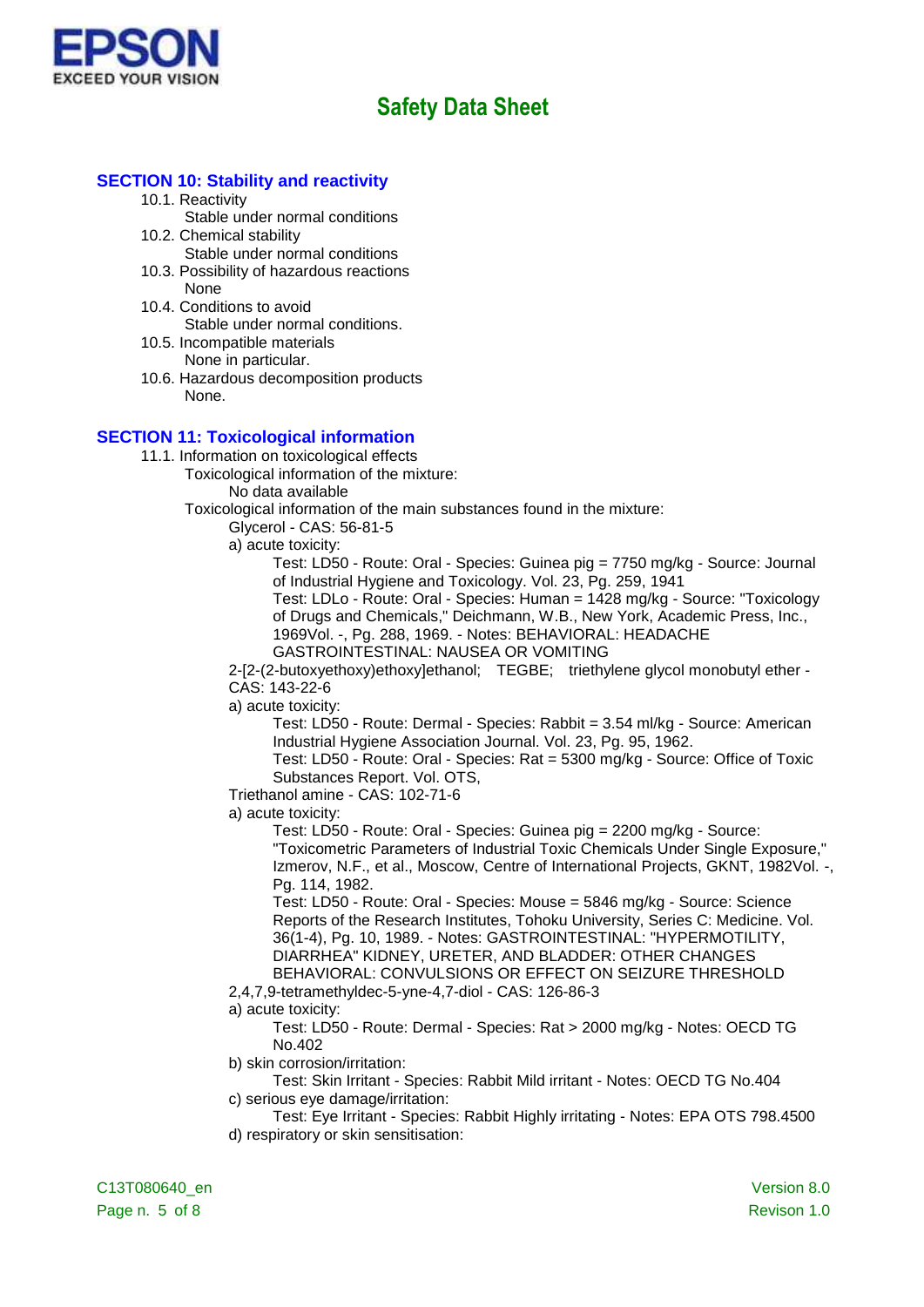

Test: Skin Sensitisation - Route: LLNA - Species: Mouse Sensitiser - Notes: OECD TG No.429

- e) germ cell mutagenicity:
	- Test: Mutagenesis Species: Salmonella Typhimurium Negative Notes: OECD TG No.471

If not differently specified, the information required in Regulation (EU) 2015/830 listed below must be considered as 'No data available':

- a) acute toxicity;
- b) skin corrosion/irritation;
- c) serious eye damage/irritation;
- d) respiratory or skin sensitisation;
- e) germ cell mutagenicity;
- f) carcinogenicity;
- g) reproductive toxicity;
- h) STOT-single exposure;
- i) STOT-repeated exposure;
- j) aspiration hazard.

### **SECTION 12: Ecological information**

- 12.1. Toxicity
	- Adopt good working practices, so that the product is not released into the environment.
	- 2,4,7,9-tetramethyldec-5-yne-4,7-diol CAS: 126-86-3
	- a) Aquatic acute toxicity:

Endpoint: LC50 - Species: Fish = 36 mg/l - Duration h: 96 - Notes: OECD TG No.203 Endpoint: EC50 - Species: Daphnia = 88 mg/l - Duration h: 48 - Notes: OECD TG No.202

- Endpoint: EC50 Species: Algae = 15 mg/l Duration h: 72 Notes: OECD TG No.201 c) Bacteria toxicity:
- Endpoint: EC50 Species: activated sludge = mg/l Notes: OECD TG No.209 12.2. Persistence and degradability
- No data available
- 12.3. Bioaccumulative potential
- No data available
- 12.4. Mobility in soil
- No data available
- 12.5. Results of PBT and vPvB assessment vPvB Substances: None - PBT Substances: None
- 12.6. Other adverse effects
- None

#### **SECTION 13: Disposal considerations**

13.1. Waste treatment methods

Recover if possible. In so doing, comply with the local and national regulations currently in force.

### **SECTION 14: Transport information**

- 14.1. UN number
	- Not classified as dangerous in the meaning of transport regulations.
- 14.2. UN proper shipping name
	- No data available
- 14.3. Transport hazard class(es)
	- No data available
- 14.4. Packing group

C13T080640\_en Version 8.0

Page n. 6 of 8 Revison 1.0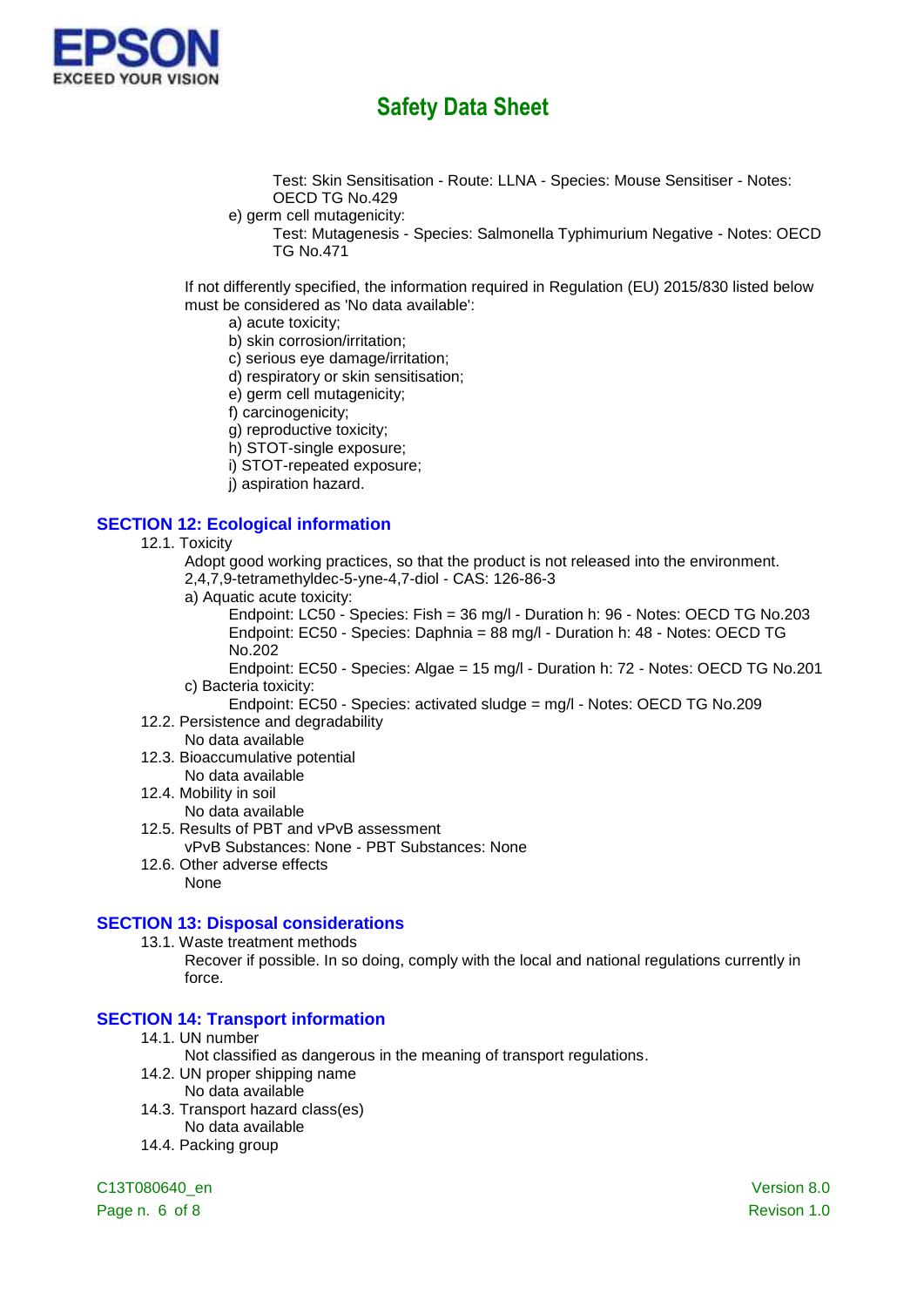

No data available

14.5. Environmental hazards

No data available

- 14.6. Special precautions for user No data available
- 14.7. Transport in bulk according to Annex II of MARPOL73/78 and the IBC Code No data available

### **SECTION 15: Regulatory information**

15.1. Safety, health and environmental regulations/legislation specific for the substance or mixture

Dir. 98/24/EC (Risks related to chemical agents at work)

Dir. 2000/39/EC (Occupational exposure limit values)

Regulation (EC) n. 1907/2006 (REACH) Regulation (EC) n. 1272/2008 (CLP)

Regulation (EC) n. 790/2009 (ATP 1 CLP) and (EU) n. 758/2013

Regulation (EU) 2015/830

Regulation (EU) n. 286/2011 (ATP 2 CLP)

Regulation (EU) n. 618/2012 (ATP 3 CLP)

Regulation (EU) n. 487/2013 (ATP 4 CLP)

Regulation (EU) n. 944/2013 (ATP 5 CLP)

Regulation (EU) n. 605/2014 (ATP 6 CLP)

Restrictions related to the product or the substances contained according to Annex XVII Regulation (EC) 1907/2006 (REACH) and subsequent modifications:

Restrictions related to the product:

No restriction.

Restrictions related to the substances contained:

No restriction.

Where applicable, refer to the following regulatory provisions :

Directive 2003/105/CE ('Activities linked to risks of serious accidents') and subsequent amendments.

Regulation (EC) nr 648/2004 (detergents). 1999/13/EC (VOC directive)

Provisions related to directives 82/501/EC(Seveso), 96/82/EC(Seveso II):

No data available

15.2. Chemical safety assessment

No

### **SECTION 16: Other information**

Full text of phrases referred to in Section 3:

- H318 Causes serious eye damage.
- H317 May cause an allergic skin reaction.
- H412 Harmful to aquatic life with long lasting effects.
- H302 Harmful if swallowed.
- H315 Causes skin irritation.
- H400 Very toxic to aquatic life.

| <b>Hazard class and</b> | Code                | <b>Description</b>                   |
|-------------------------|---------------------|--------------------------------------|
| hazard category         |                     |                                      |
| Acute Tox. 4            | 3.1/4/Oral          | Acute toxicity (oral), Category 4    |
| Skin Irrit. 2           | 3.2/2               | Skin irritation, Category 2          |
| Eye Dam. 1              | 3.3/1               | Serious eye damage, Category 1       |
| Skin Sens. 1,1A,1B      | $3.4.2/1 - 1A - 1B$ | Skin Sensitisation, Category 1,1A,1B |